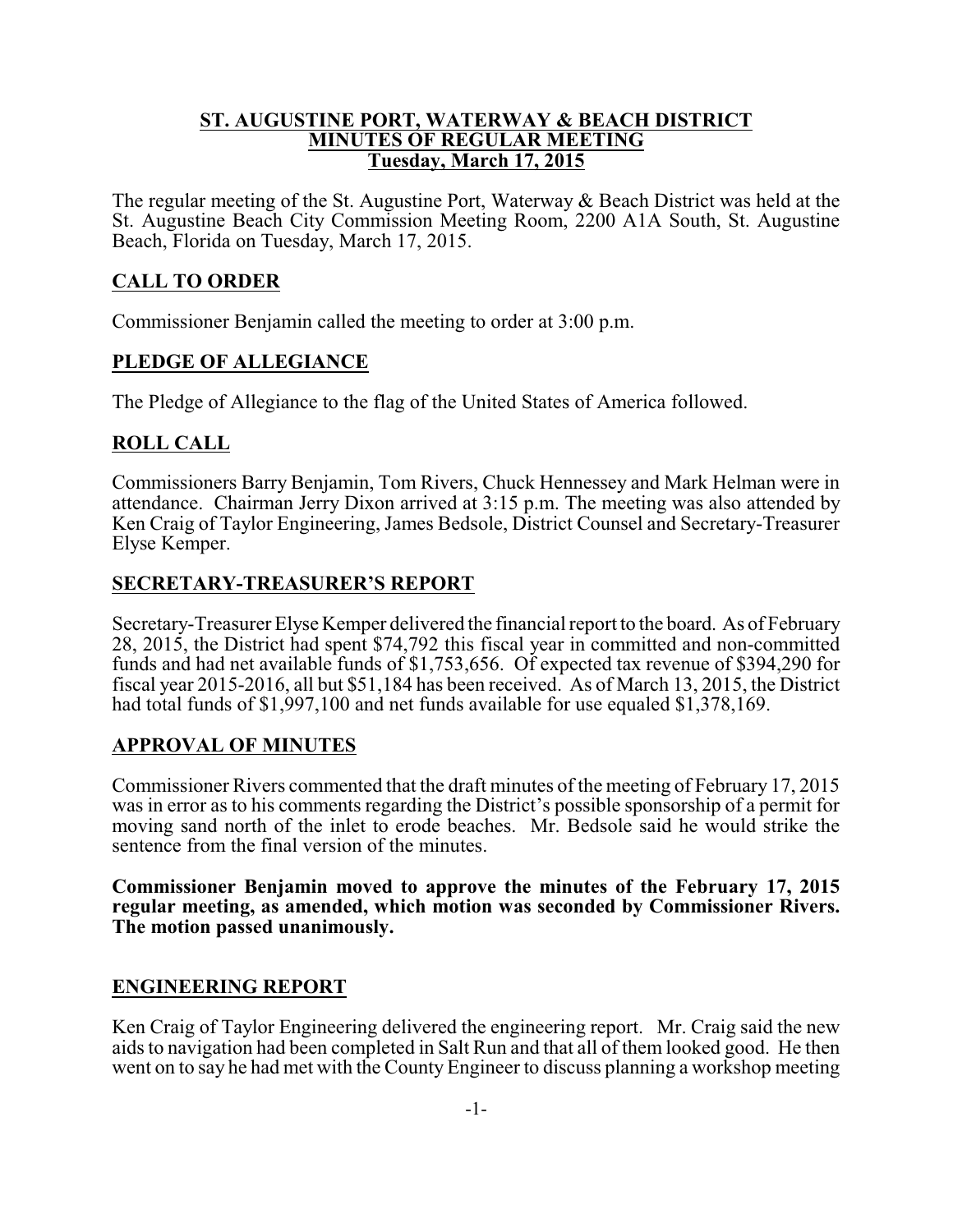regarding the north beaches permit and also met with a group of citizens from the north beaches. The county engineer was to have met with the chairperson of the county commission regarding the issue, but Mr. Craig said the meeting had not taken place as of this report.

# **OLD BUSINESS**

### A. Permit to place sand on the north beaches - Commissioner Rivers.

Commissioner Rivers said he spoke to the county engineer about whether the county commission intended to sponsor the permit for the north beaches but the engineer did not know. Commissioner Rivers said he was in favor of the District becoming the sponsor. He then asked district counsel if sponsoring a permit application to deliver dredge sand to the north of the inlet in accordance with the Inlet Management Plan was outside of the authority granted to the District by its chartering legislation. Mr. Bedsole said maintenance of inlet was within the District's authority and that sponsoring such an application would also be within the District's charter. He said most of the county's beaches lie within the boundaries of the District and there is clear authority in the charter to do such work within those boundaries, at least.

#### **Commissioner Rivers then moved to have the District sponsor an application for a longterm permit for the transport and placement of sand from the inlet area to the beaches north of St. Augustine Inlet pursuant to the requirements of the Inlet Management Plan. The motion was seconded by Commissioner Hennessey and passed by a unanimous vote.**

Mr. Craig said anysuch permit should include permission to transfer sand through near-shore placement and permission for sand storage on the ebb shoal, as well. In response to questions by Commissioner Helman, Mr. Craig said near-shore placement in the area of the St. Augustine Beach pier was used during emergency inlet dredging several years ago.

Chairman Dixon arrived at this point in the meeting.

### **NEW BUSINESS - There was no new business.**

### **PUBLIC COMMENT**

Ervin Bullock, 4370 Coastal Highway, said her organization is now trying to get a permit for sand to be placed north of the inlet during the upcoming maintenance dredging of the inlet but that all of the sand will probably be sent south until a long-term permit is issued.

Lt. Steve Zukowski, Florida Fish and Wildlife Conservation Commission said an arrest warrant was issued for the owner of a seventeen foot derelict boat which the owner had agreed to remove, but failed to do so. Another owner has been jailed for failing to remove a steel hull from a site near Ponte Vedra Beach. He said authorities are now tracing the ownership of derelict vessels and have been successful recently in bringing owners to court.